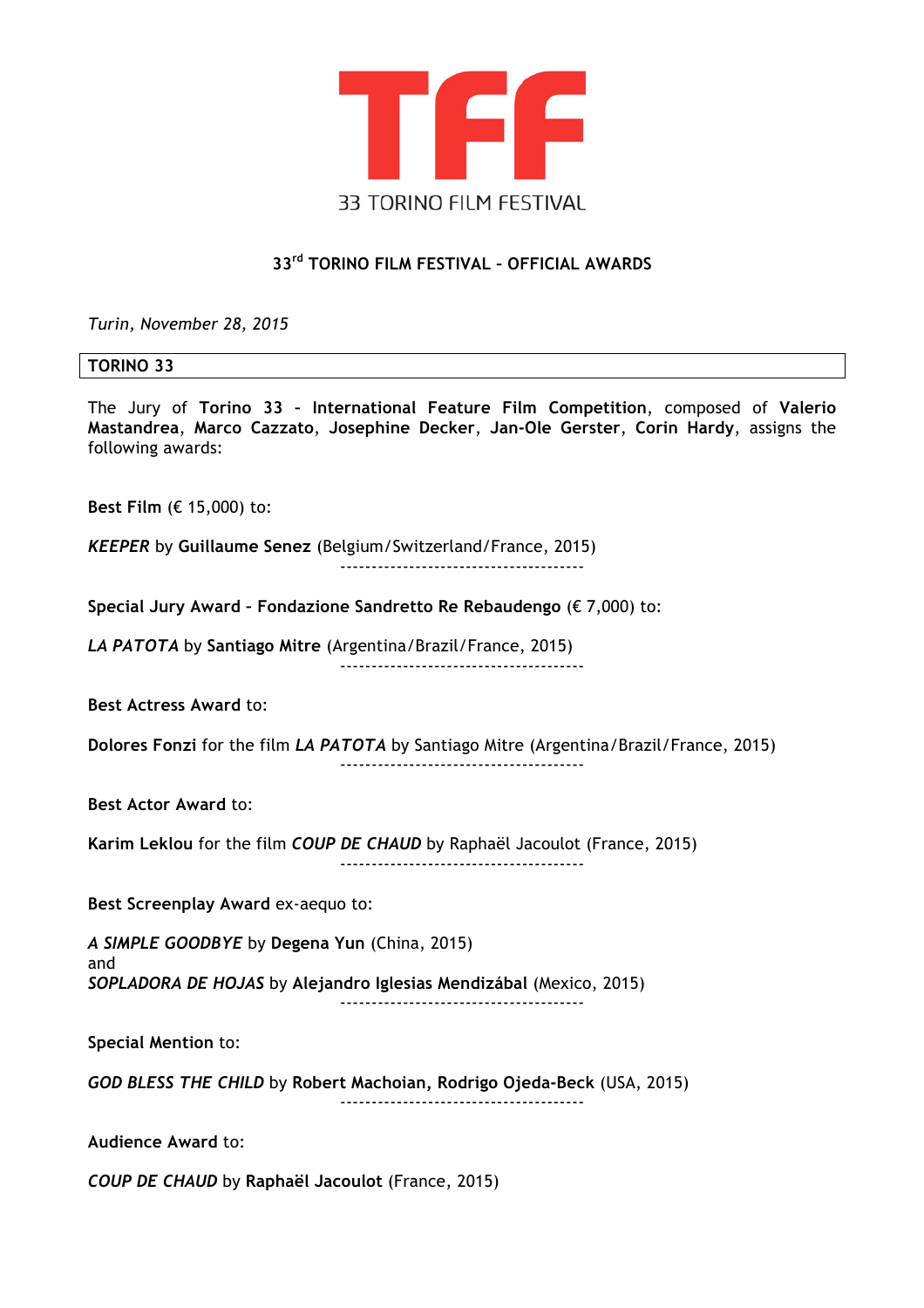#### **TFFdoc**

## **INTERNAZIONALE.DOC**

The Jury of **Internazionale.doc**, composed of **Maja Bogojevic**, **Leonardo Di Costanzo**, **Marie Losier**, assigns the following awards:

**Best Film** for Internazionale.doc (€5,000) to:

## *FI RASSI ROND-POINT* by **Hassen Ferhani** (Algeria/France, 2015)

For the following reason:

For the precision, meticulousness and pertinence of the choices, which transform a place of harsh work and death into a series of tableaux vivants full of delicacy, irony and human warmth.

**Special Jury Award** for Internazionale.doc to:

## *GIPSOFILA* by **Margarida Leitão** (Portugal, 2015)

### For the following reason:

A touching and affectionate portrait of the filmmaker's grandmother and her relationship with her granddaughter which illustrates, with superbly faceted humor, stories of conflicts, adventures, ties and misunderstandings between the women of three different generations. With candid sincerity and through a minimalistic, cinéma verité documentary approach, the mature filmmaker Margarida Leitão depicts the emotionally intense moments of happiness and sadness in the life of the women.

### **ITALIANA.DOC**

The Jury of **Italiana.doc**, composed of **Jonas Carpignano, Minnie Ferrara, Giovanni Giommi**, assigns the following awards:

**Best Film** for Italiana.doc in collaboration with **Persol** (€ 5,000) to:

### *IL SOLENGO* by **Alessio Rigo de Righi and Matteo Zoppis** (Italy, 2015)

For the following reason:

A succession of "local rumors" represents the narrative structure of this perfectly made film. The revenge in the creative documentary of the "talking heads" which, like a tragic chorus, introduce us to the story of a solitary and mysterious man, who seems to have disappeared into thin air. The photography and the meticulous soundtrack are fundamental to the success of the entire movie. The surprise finale is unexpected and delightful, the pivot around which the equilibrium of the narration revolves.

**Special Jury Award** for Italiana.doc to:

### *LA GENTE RESTA* by **Maria Tilli** (Italy, 2015)

For the following reason:

For its ability to tell the story of the Resta family, the children's marvelous spontaneity, the women's lives, the men's work, along with a city which experiences with intensity the debate around the factory and the sea. A contextualizing and convincing film which takes the spectator into the most hidden corners of Taranto and transmits with simplicity the fears and hopes of the people who remain.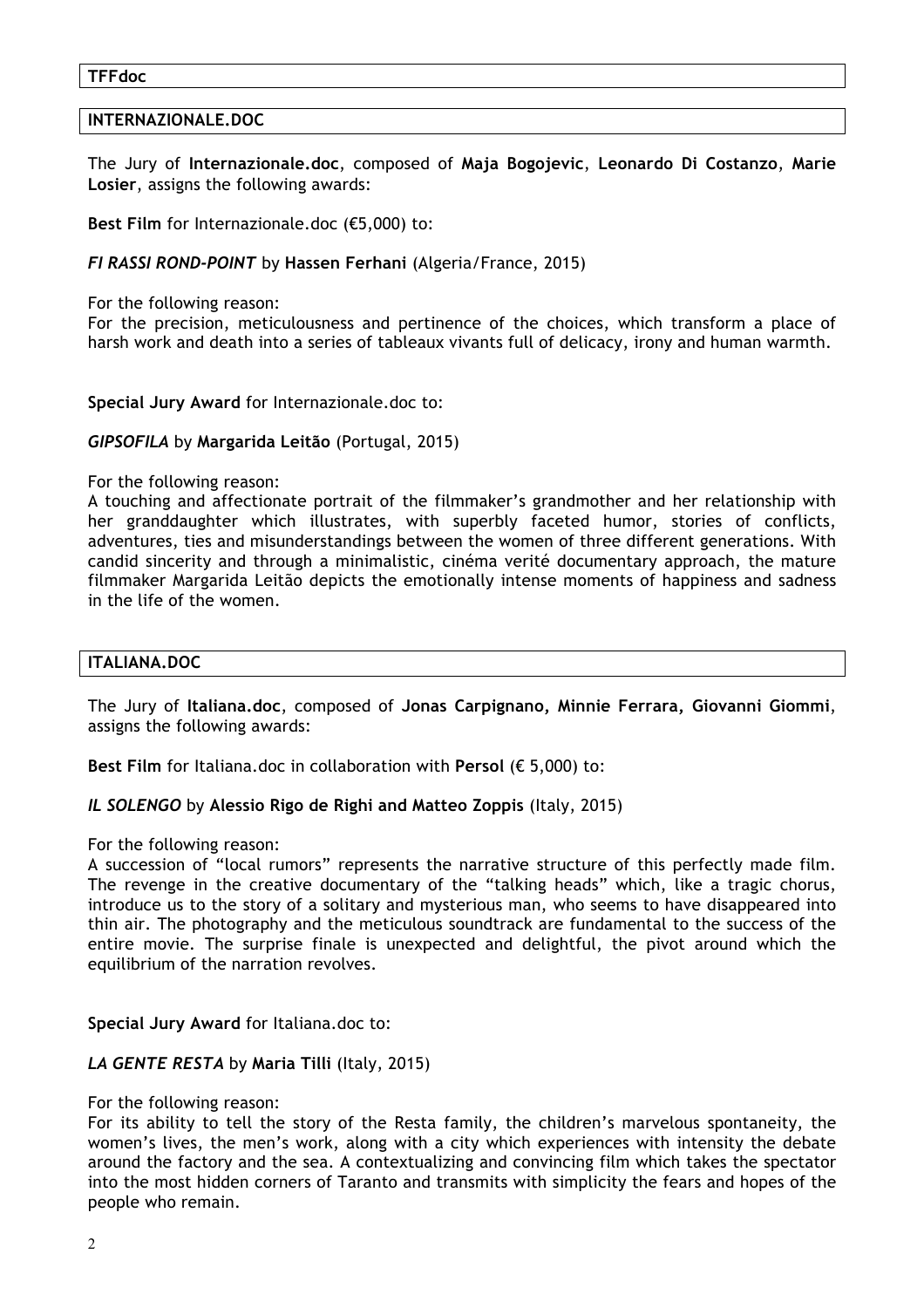## **ITALIANA.CORTI**

The Jury of **Italiana.corti**, composed of **Dente**, **François Farellacci**, **Tiziana Lo Porto**, assigns the following awards:

**Chicca Richelmy Award for Best Film** (€ 2,000 offered by the Associazione Chicca Richelmy) to:

## *LE DOSSIER DE MARI S.* by **Olivia Molnàr** (Belgium, 2015)

For the following reason:

For having transformed the multiplicity of supports and techniques into a point of strength and not of dispersion. For the recognizability and the personality of its gaze and the expressive use of sounds and music. For having shown faith in cinema's ability to transmit emotions and tell stories.

**Special Jury Award** to:

## *LA DOLCE CASA* by **Elisabetta Falanga** (Italy, 2015)

For the following reason:

For its ability to listen to and dialogue with reality. Because it understands that the "prise de risqué" is the indispensable premise for any gaze with documentary intent.

## **SPAZIO TORINO – COMPETITION FOR FILMMAKERS BORN OR LIVING IN PIEDMONT**

Achille Valdata Award for Best Short Film in collaboration with *La Stampa* - *Torino Sette* to:

### *TRAM STORIES* by **Leone Balduzzi** (Italy, 2015)

For the following reason:

For the modernity and irony of the mise-en-scène and the unusual editing.

### **FIPRESCI AWARD**

The Jury of the FIPRESCI Award, composed of **Kerem Akca**, **Gyözö Miklos Mátyás**, **Luca Pellegrini**, assigns the Award for Best Film to:

### *LES LOUPS* by **Sophie Deraspe** (Canada/France, 2015)

For the following reason:

*Les loups* is a clear and true journey into territories which still appear unknown. Sophie Deraspe draws the human and environmental relationships with great dramatic power; she transforms the gelid ecological metaphor into a warm family drama, without forcing her point and with sensitivity as a woman and author, creating a film that is both essential and emotional.

## **CIPPUTI AWARD**

The Jury, composed of **Francesco Tullio Altan**, **Mariano Morace, Costanza Quatriglio** assigns the **2015 Cipputi Award – Best Film About the Working World** to:

*IL SUCCESSORE* by **Mattia Epifani** *(*Italy*, 2015)*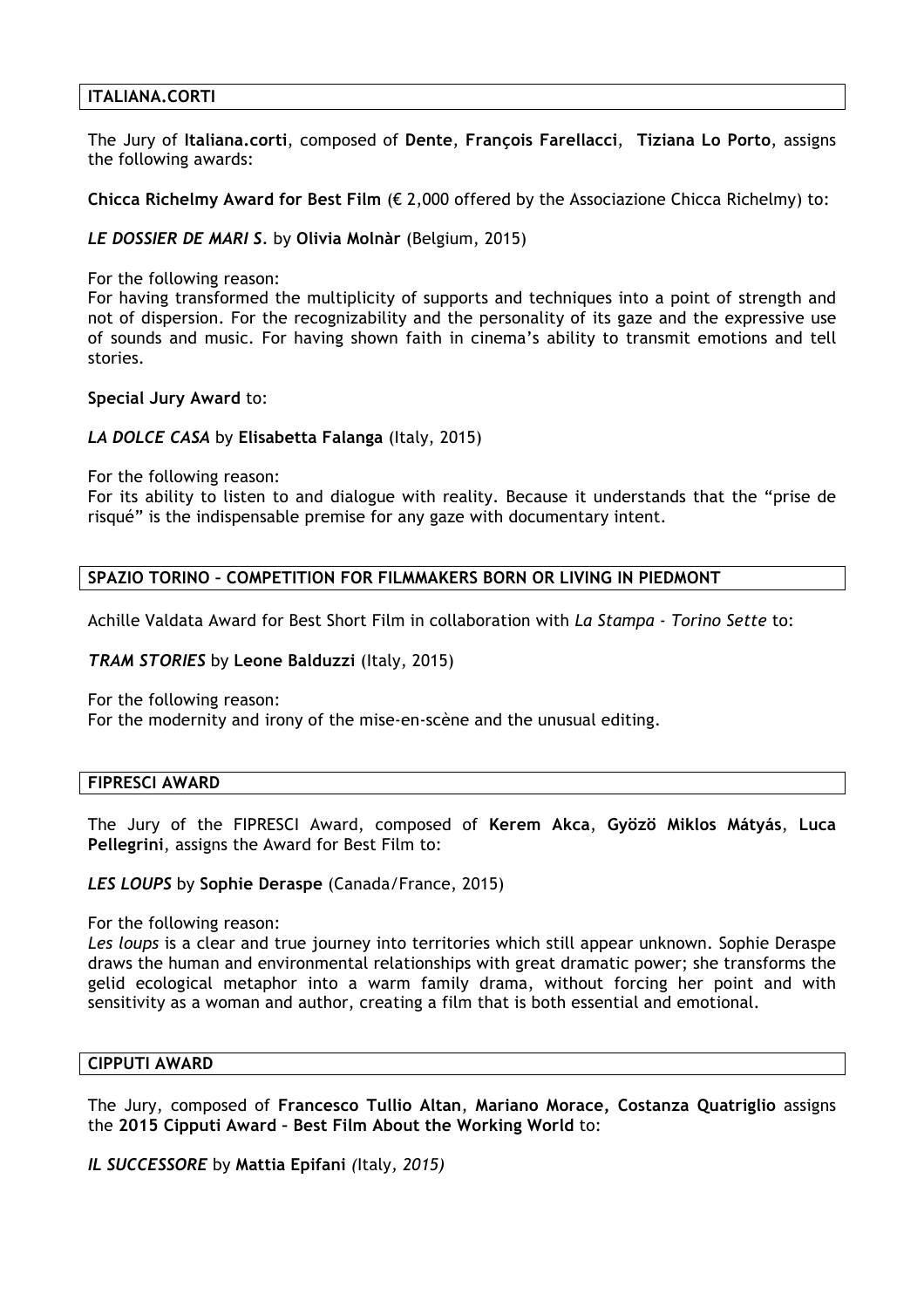## **A thank you to all those who supported the 33rd Torino Film Festival:**

**With the contribution of:** Ministry for Cultural Affairs, Piedmont Region, City of Turin.

**With the support of:** Compagnia di Sanpaolo, Fondazione CRT, Rai.

**Main sponsor:** Intesa Sanpaolo, Fiat, Vodafone.

**Sponsor:** Persol.

**Official airline:** AirFrance.

**Cultural Partners:** Fondazione Sandretto Re Rebaudengo, Associazione Chicca Richelmy, Istituto Giapponese di Cultura, IED Torino, Fondazione ITS per l'ICT, University of Turin, Conservatorio Statale di Musica Giuseppe Verdi di Torino, Fondazione Ente dello Spettacolo, MyMovies.it, Contemporary Art Torino Piemonte.

**Partners:** Ascom, Rear, Sub-ti, Euphon, Soft Solutions.

**Technical Partners:** Martini, Caffè Vergnano, Mbun-Molecola, Novacoop, Acqua Sant'Anna, Kappa.

**Media partners:** Rai Movie, Rai News24, Rai Radio 2, Rai Radio 3, Torino Sette, Fred Radio, Movieplayer.it, Cinecittà news, Giornalettismo, Ildocumentario.it, Festival Scope.